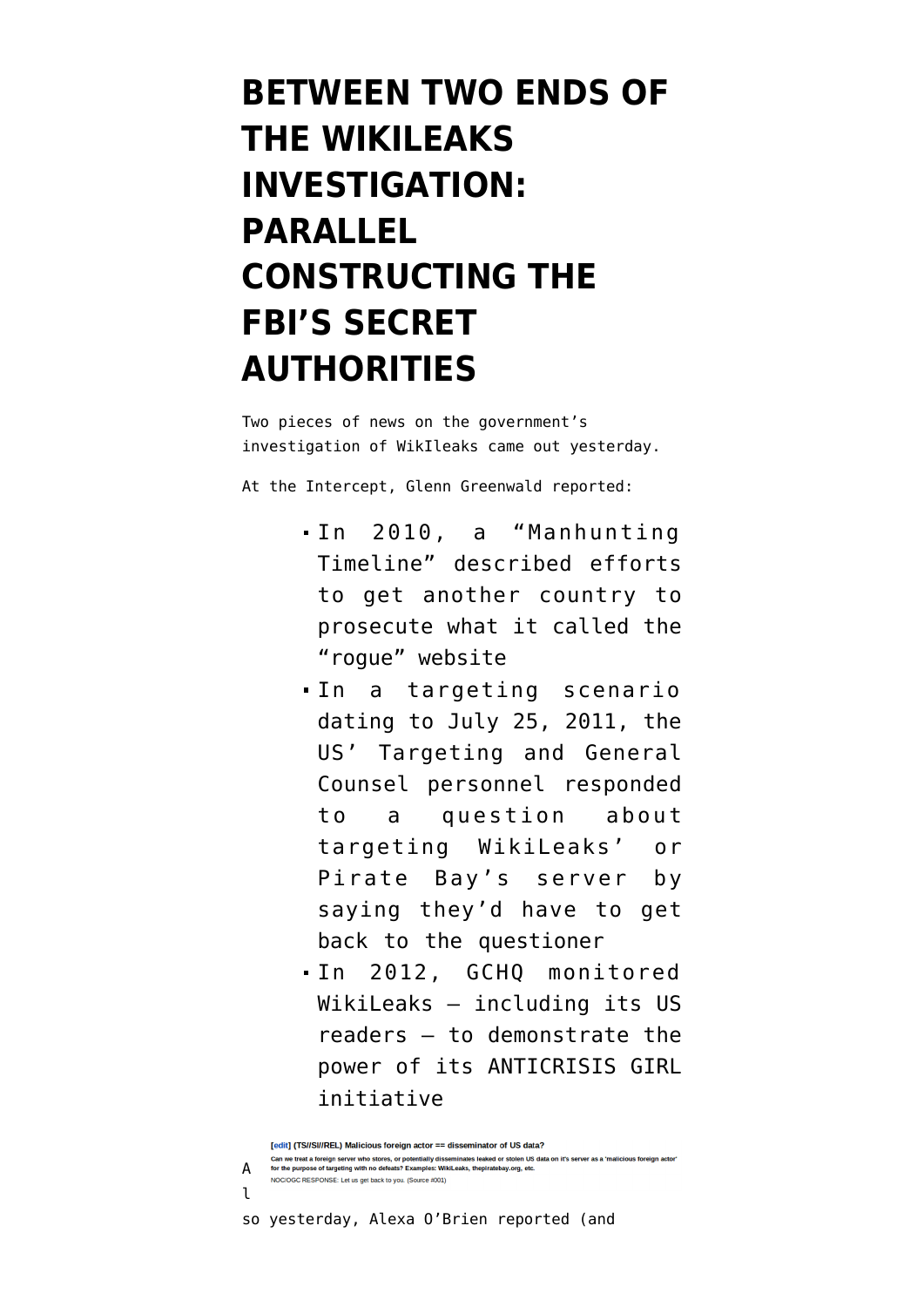contextualized with links back to her earlier extensive reporting):

- The grand jury investigation of WikiLeaks started [at](https://www.documentcloud.org/documents/843327-20121116-ae-339-enc-01-log-of-unclassified-emails.html#document/p123/a134468) [least as early](https://www.documentcloud.org/documents/843327-20121116-ae-339-enc-01-log-of-unclassified-emails.html#document/p123/a134468) as September 23, 2010
- On January 4, 2011 (21 days after the December 14, 201 administrative subpoena for Twitter records on Appelbaum and others), DOJ [requested](https://www.documentcloud.org/documents/1018629-google-secret-2703-d-order-appelbaum-10gj3793.html) Jacob Appelbaum's Gmail records
- On April 15, 2011, DOJ [requested](https://www.documentcloud.org/documents/1018630-sonic-secret-2703-d-order-11dm9-applebaum.html) Jacob Appelbaum's Sonic records

Now, as O'Brien lays out in her post, at various times during the investigation of WikiLeaks, it has been called a Computer Fraud and Abuse investigation, an Espionage investigation, and a terrorism investigation.

Which raises the question why, long after DOJ had deemed the WikiLeaks case a national security case that under either the terrorism or Espionage designation would grant them authority to use tools like National Security Letters, they were still using subpoenas that were getting challenged and noticed to Appelbaum? Why, if they were conducting an investigation that afforded them all the gagged orders they might want, were they issuing subpoenas that ultimately got challenged and exposed?

Before you answer "parallel construction," lets reconsider something I've been mulling since the very first Edward Snowden disclosure: the secret authority DOJ and FBI (and potentially other agencies) used to investigate not just WikiLeaks, but also WikiLeaks' supporters.

Back in June 2011, EPIC [FOIAed](https://epic.org/foia/EPIC-DOJ-WikileaksFOIA.PDF) DOJ and FBI (but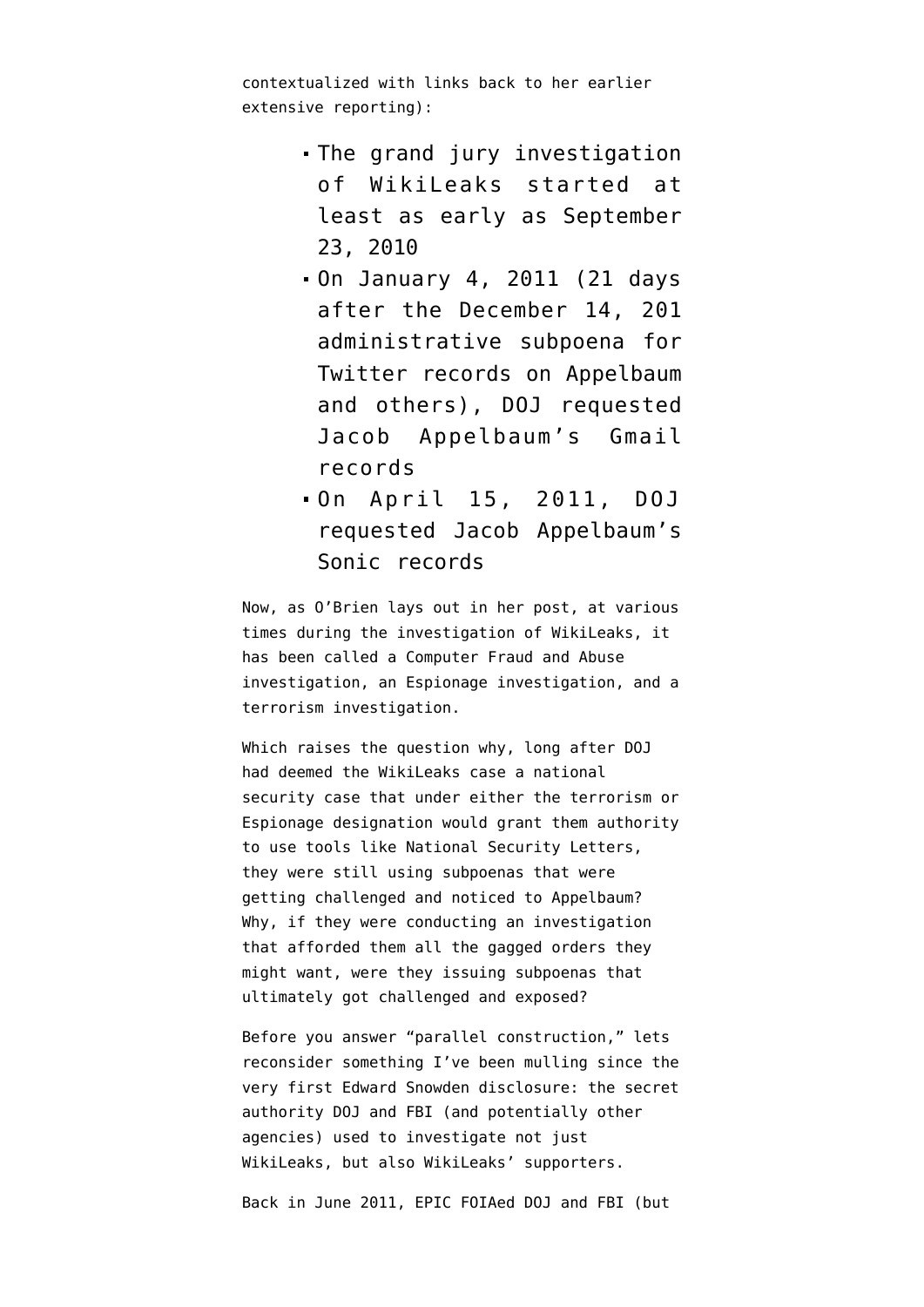not NSA) for records relating to the government's investigation of WikiLeaks supporters.

> EPIC's FOIA asked for information designed to expose whether innocent readers and supporters of WikiLeaks had been swept up in the investigation. It asked for:

| 1. All records    |
|-------------------|
| regarding any     |
| individuals       |
| targeted for      |
| surveillance for  |
| support for or    |
| interest in       |
| WikiLeaks;        |
| 2. All records    |
| regarding lists   |
| of names of       |
| individuals who   |
| have demonstrated |
| support for or    |
| interest in       |
| WikiLeaks;        |
| 3. All records of |
| any agency        |
| communications    |
| with Internet and |
| social media      |
| companies         |
| including, but    |
| not limited to    |
| Facebook and      |
| Google, regarding |
| lists<br>o f      |
| individuals who   |
| have              |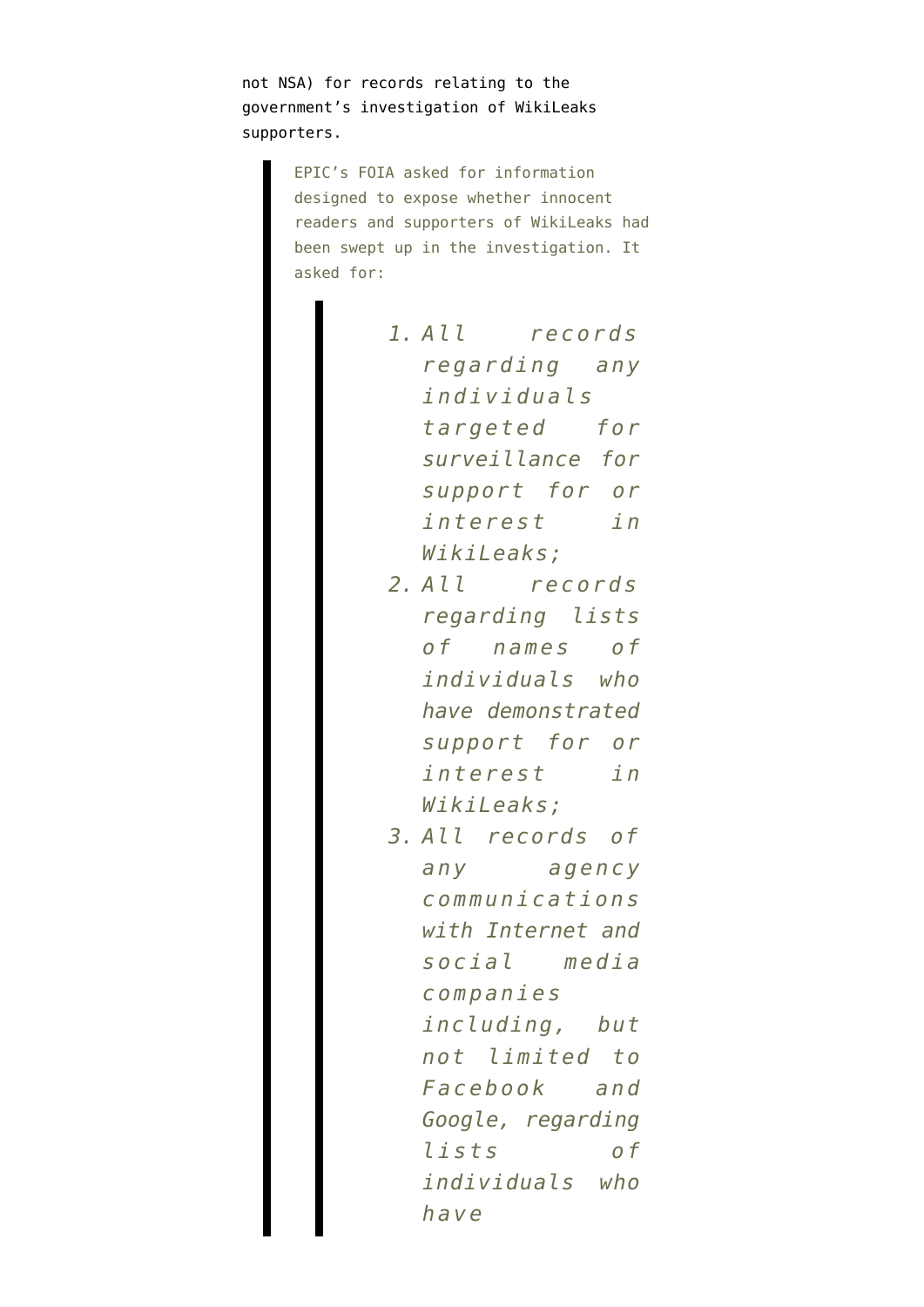*demonstrated, through advocacy or other means, support for or interest in WikiLeaks; and 4. All records of any agency communications with financial services companies including, but not limited to Visa, MasterCard, and PayPal, regarding lists of individuals who have demonstrated, through monetary donations or other means, support or interest in WikiLeaks. [my emphasis]*

In their motion for summary judgment last February, DOJ [said](http://www.emptywheel.net/2013/02/01/doj-we-cant-tell-which-secret-application-of-section-215-prevents-us-from-telling-you-how-youre-surveilled/) a lot of interesting things about the records-but-not-lists they might or might not have and generally subsumed the entire request under an ongoing investigation FOIA exemption.

Most interesting, however, is in also claiming that some statute prevented them from turning these records over to EPIC, they refused to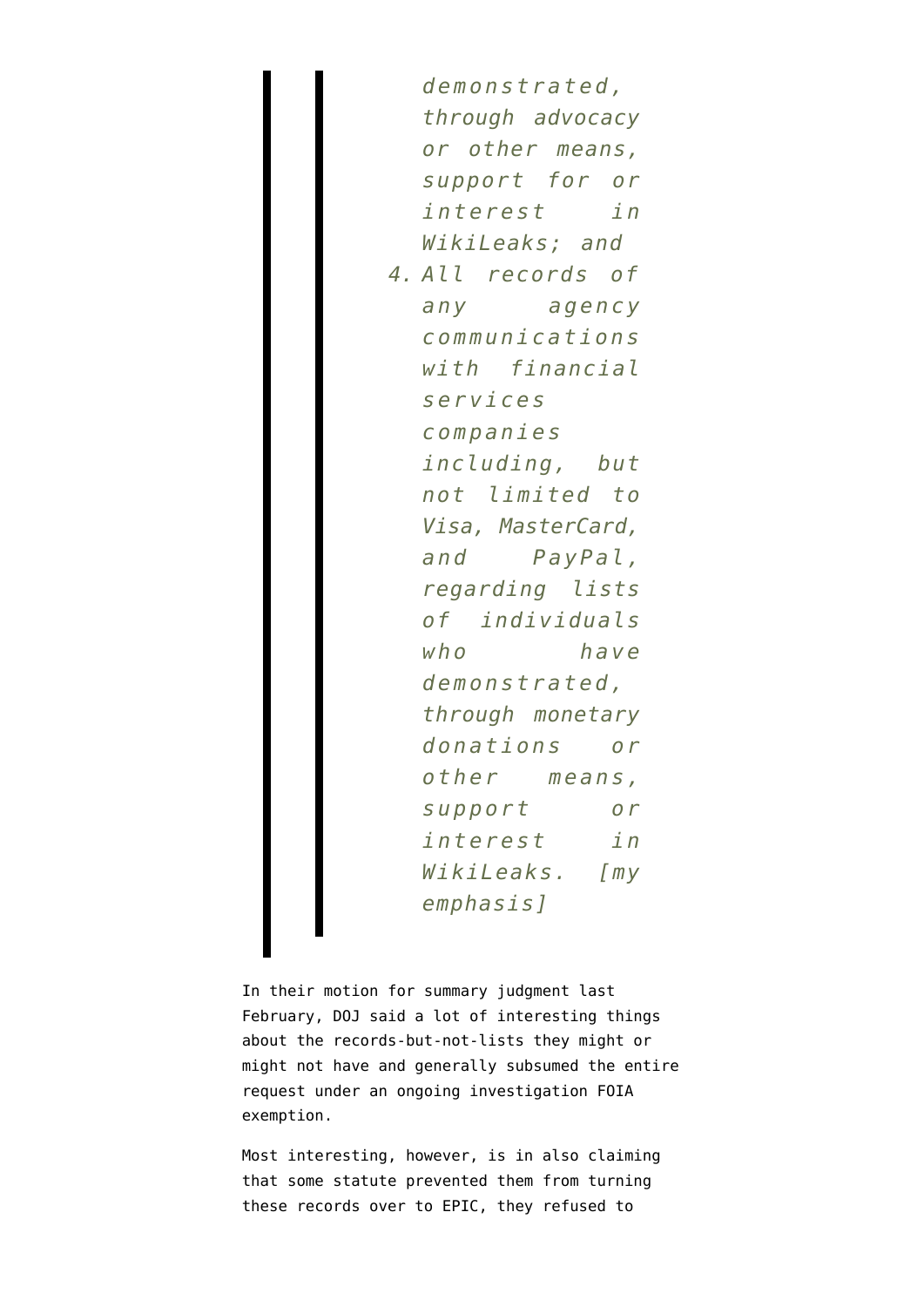identify the statute they might have been using to investigate WikiLeaks' supporters.

> All three units at DOJ — as reflected in declarations from FBI's [David Hardy](http://www.emptywheel.net/wp-content/uploads/2013/02/130130-Hardy-Declaration.pdf), [National Security Division's Mark](http://www.emptywheel.net/wp-content/uploads/2013/02/130131-Bradley-Declaration.pdf) [Bradley,](http://www.emptywheel.net/wp-content/uploads/2013/02/130131-Bradley-Declaration.pdf) and [Criminal Division's John](http://www.emptywheel.net/wp-content/uploads/2013/02/130131-Cunningham-Declaration.pdf) [Cunningham](http://www.emptywheel.net/wp-content/uploads/2013/02/130131-Cunningham-Declaration.pdf) – claimed the files at issue were protected by statute.

None named the statute in question. All three included some version of this statement, explaining they could only name the statute in their classified declarations.

> The FBI has determined that an Exemption 3 statute applies and protects responsive information from the pending investigative files from disclosure. However, to disclose which statute or further discuss its application publicly would undermine interests protected by Exemption 7(A), as well as by the withholding statute. I have further discussed this exemption in my in camera, ex parte declaration, which is being submitted to the Court simultaneously with this declaration

In fact, it appears the only reason that Cunningham submitted a sealed declaration was to explain his Exemption 3 invocation.

And then, as if DOJ didn't trust the Court to keep sealed declarations secret, it added this plaintive request in the motion itself.

> Defendants respectfully request that the Court not identify the Exemption 3 statute(s) at issue, or reveal any of the other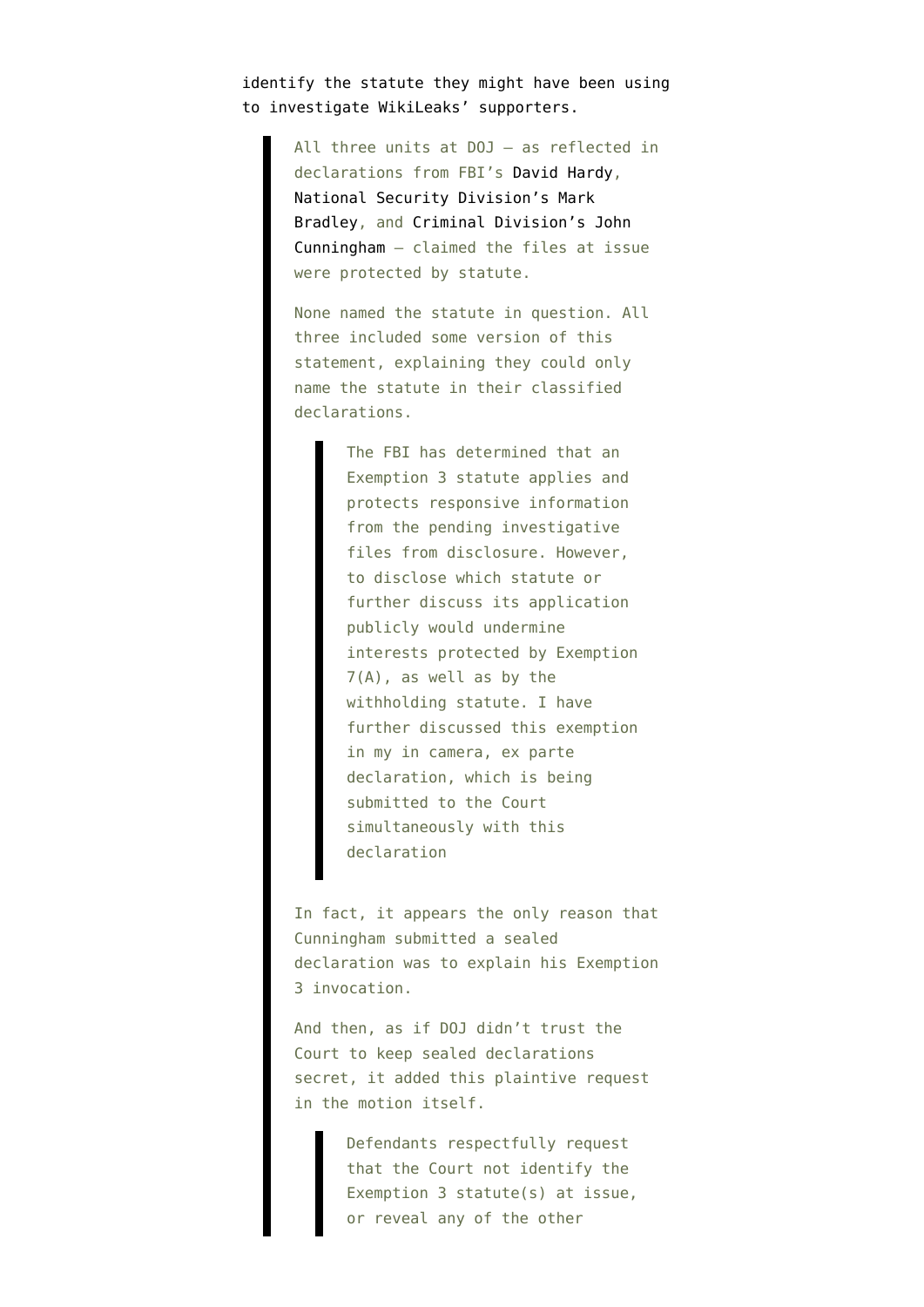information provided in Defendants' ex parte and in camera submissions.

DOJ refuses to reveal precisely what EPIC seems to be seeking: what kind of secret laws it is using to investigate innocent supporters of WikiLeaks.

Invoking a statutory exemption but refusing to identify the statute was, as far as I've been able to learn, unprecedented in FOIA litigation.

The case is still languishing at the DC District.

I [suggested at the time](http://www.emptywheel.net/2013/02/01/doj-we-cant-tell-which-secret-application-of-section-215-prevents-us-from-telling-you-how-youre-surveilled/) that the statute in question was likely Section 215; I suspected at the time they refused to identify Section 215 because they didn't want to reveal what Edward Snowden revealed for them four months later: that the government uses Section 215 for bulk collection.

While they may well have used Section 215 (particularly to collect records, if they did collect them, from Visa, MasterCard, and PayPal — but note FBI, not NSA, would have wielded the Section 215 orders in that case), they couldn't have used the NSA phone dragnet to identify supporters unless they got the FISC to approve WikiLeaks as an associate of al Qaeda (update: Or got someone at NSA's OGC to claim there were reasons to believe WikiLeaks was associated with al Qaeda). They could, however, have used Section 215 to create their own little mini WikiLeaks dragnet.

For the same reason, they could not have used the PR/TT-authorized Internet dragnet to identify those who might have communicated with Assange or Bradley Manning Support Group members (though by this point they already had David House's computer with a membership list of the latter on it). The domestic Internet dragnet was operational, after having been shut down already, between at least October 2010 until the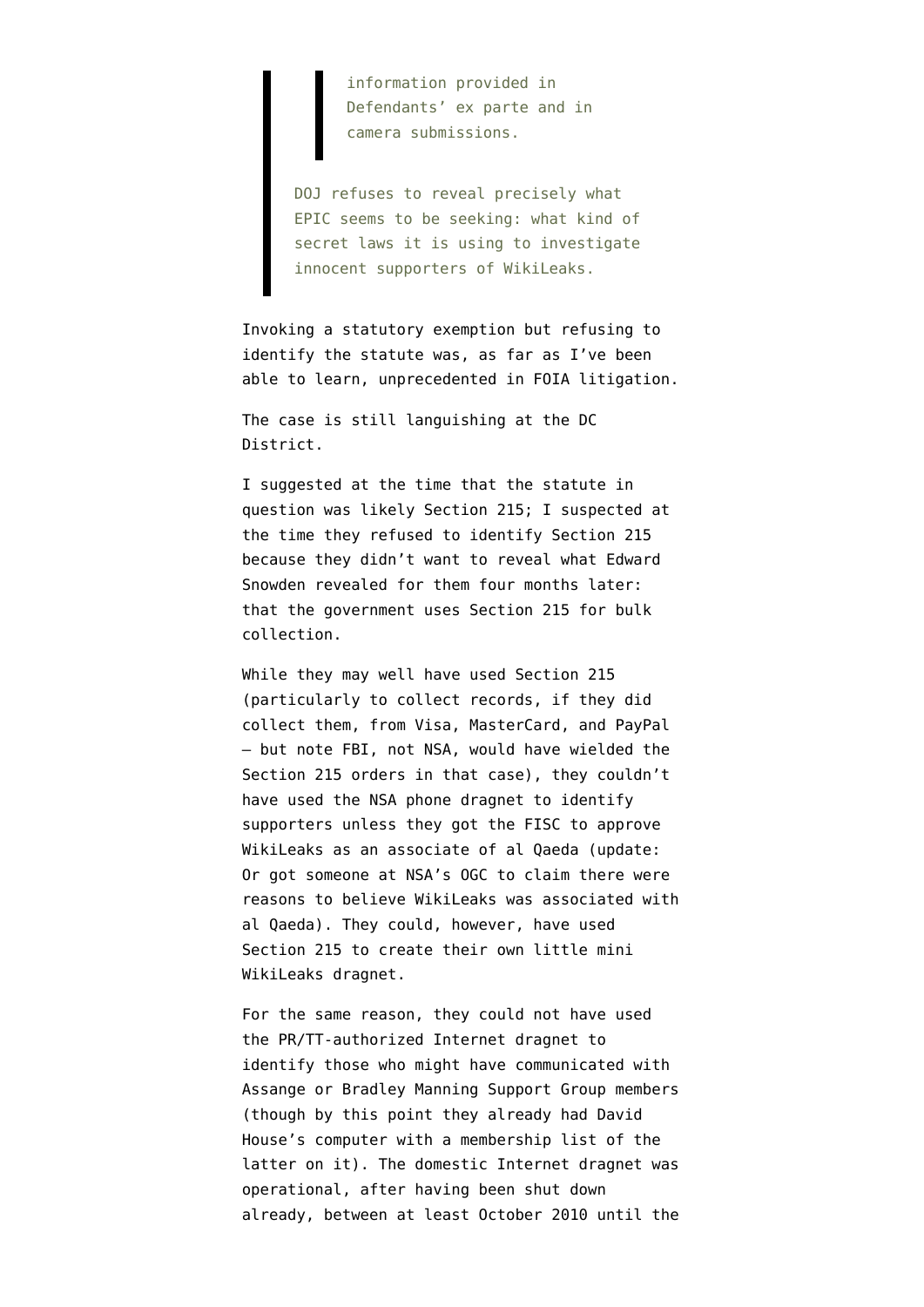end of 2011. But it, like the Section 215 dragnet, was apparently limited to terrorist identifiers.

Finally, we know under Special Procedures (SPCMA) approved in 2008 and piloted in 2009, NSA [claimed the authority](http://www.emptywheel.net/2014/02/17/spcma-the-other-nsa-dragnet-sucking-in-americans/) to track which Americans were in contact with foreign targets like Julian Assange, using communications data collected somewhere offshore. Significantly, there is no restriction to terrorism uses for SPCMA; analysts need only cite a foreign intelligence purpose. In an Espionage investigation of WikiLeaks after the adoption of SPCMA, all US person metadata collected internationally off the WikiLeaks server would have been fair game (though NSA would have to comply with dissemination limitations).

There is no authority permitting this SPCMA collection. NSA and DOD and DOJ simply claimed it under Article II. If that's what they're using to investigate WikiLeaks' supporters, I can imagine why DOJ wouldn't want to reveal that in a public filing in a FOIA case!

Particularly given the way at least two providers challenged either the gags or these criminal subpoenas themselves, there is zero reason to believe DOJ was doing anything other than providing some other claimed source for the evidence they wanted to submit to the grand jury (though there are some interesting NSLs that got challenged by various service providers in that same 2011 time frame, including [the presumed](http://www.emptywheel.net/2012/07/18/a-15-month-fight-for-subscriber-information/) [Credo one\)](http://www.emptywheel.net/2012/07/18/a-15-month-fight-for-subscriber-information/).

So there are 3 details about the US investigation into WikiLeaks during 2011 of interest:

- By June 2011, they were using an authority to conduct such an investigation that they refuse to disclose
- They were, through that very